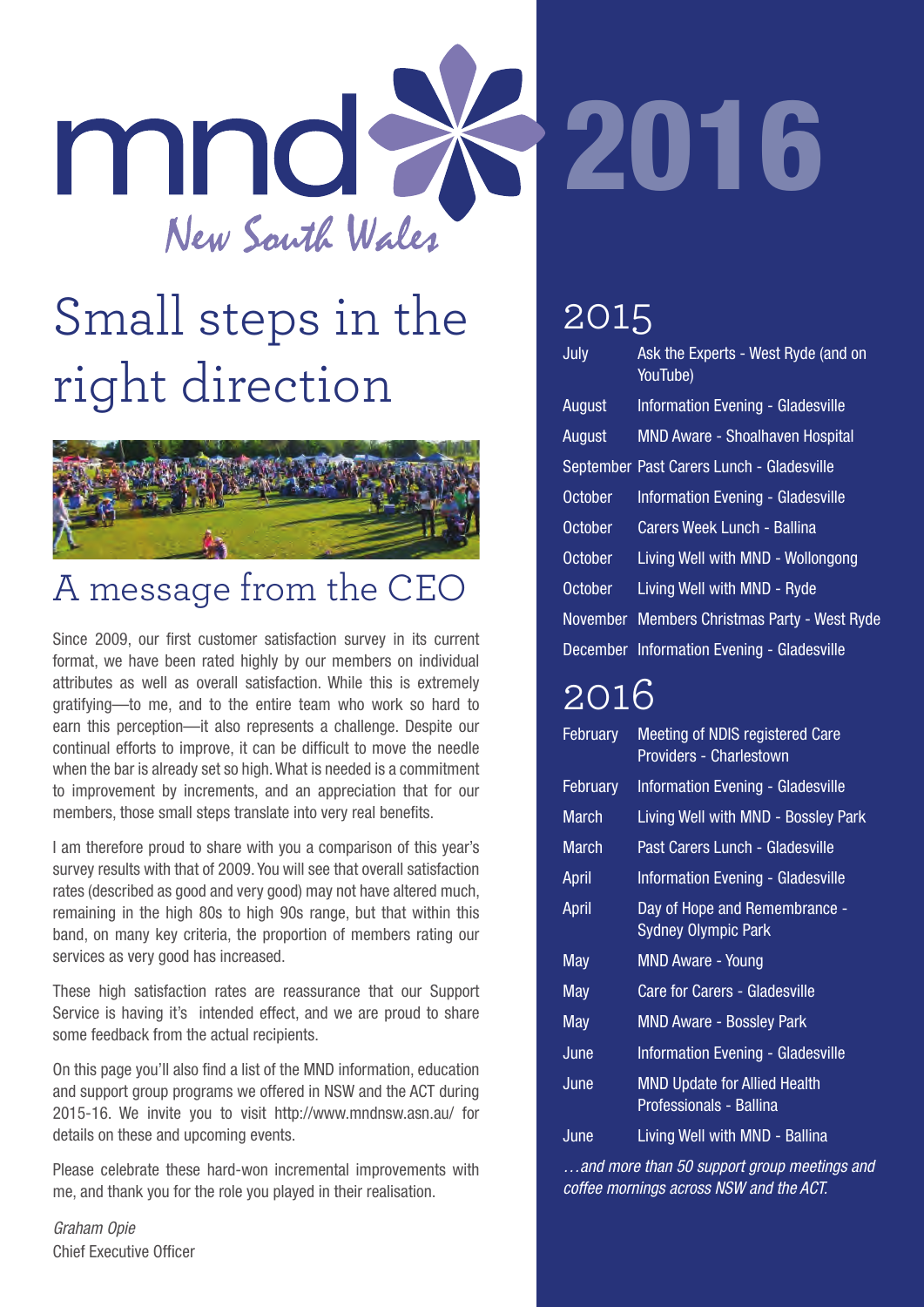### Stepping from good towards very good

### Not just statistics: human benefits





Our members value the information and support we provide. Some of our generous volunteers collecting donations at the musical Georgy Girl in Sydney. FlexEquip, the MND NSW equipment service, provides equipment to meet shor